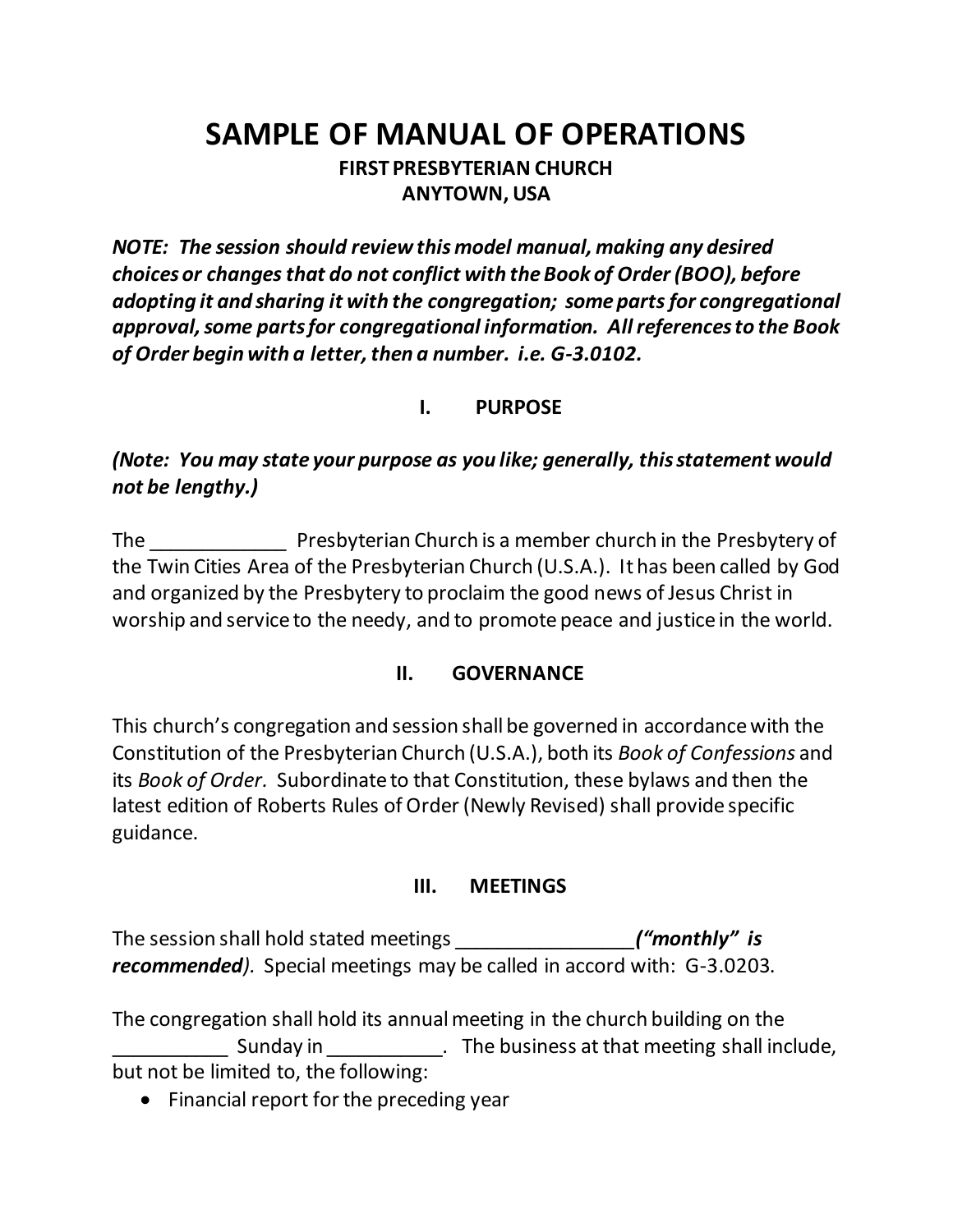- Budget for the current year adopted by the session (for information only)
- Any proposed changes in the terms of call for the pastor(s) in accord with G-2.0804
- Nominating committee report for church officers and their election
- Election of members to serve on the current year's nominating committee
- Review of reports from the pastor(s), the session, and all church organizations (for information only)

# *(See G-1.0503 for the business that is appropriate for a congregational meeting.)*

Special meetings of the Congregation may be called in accord with G-1.05.

# **IV. NOTICE OF MEETING**

# *Note: The Book of Order Says: Reasonable notice as determined by the session (a minimum of 24 hours is recommended) shall be given of all special session meetings.*

Notice of congregational meetings shall be given at regular services of worship on \_\_\_\_\_\_\_ *("two" is recommended)* successive Sundays prior to each meeting, in accord with G-1.0502. The meeting may be convened following the notice given on the second Sunday.

# **V. QUORUM FOR MEETINGS**

The quorum for session meetings shall be the moderator and *\_\_\_\_\_\_\_\_\_\_\_\_("a majority" is recommended)* of ruling elders in active service on the session.

The quorum for congregational meetings shall be the moderator and at least *("ten" is recommended*) percent of its active members.

Neither absentee ballots nor voting by proxy shall be permitted in any meetings. (*A Robert's Rules principle*).